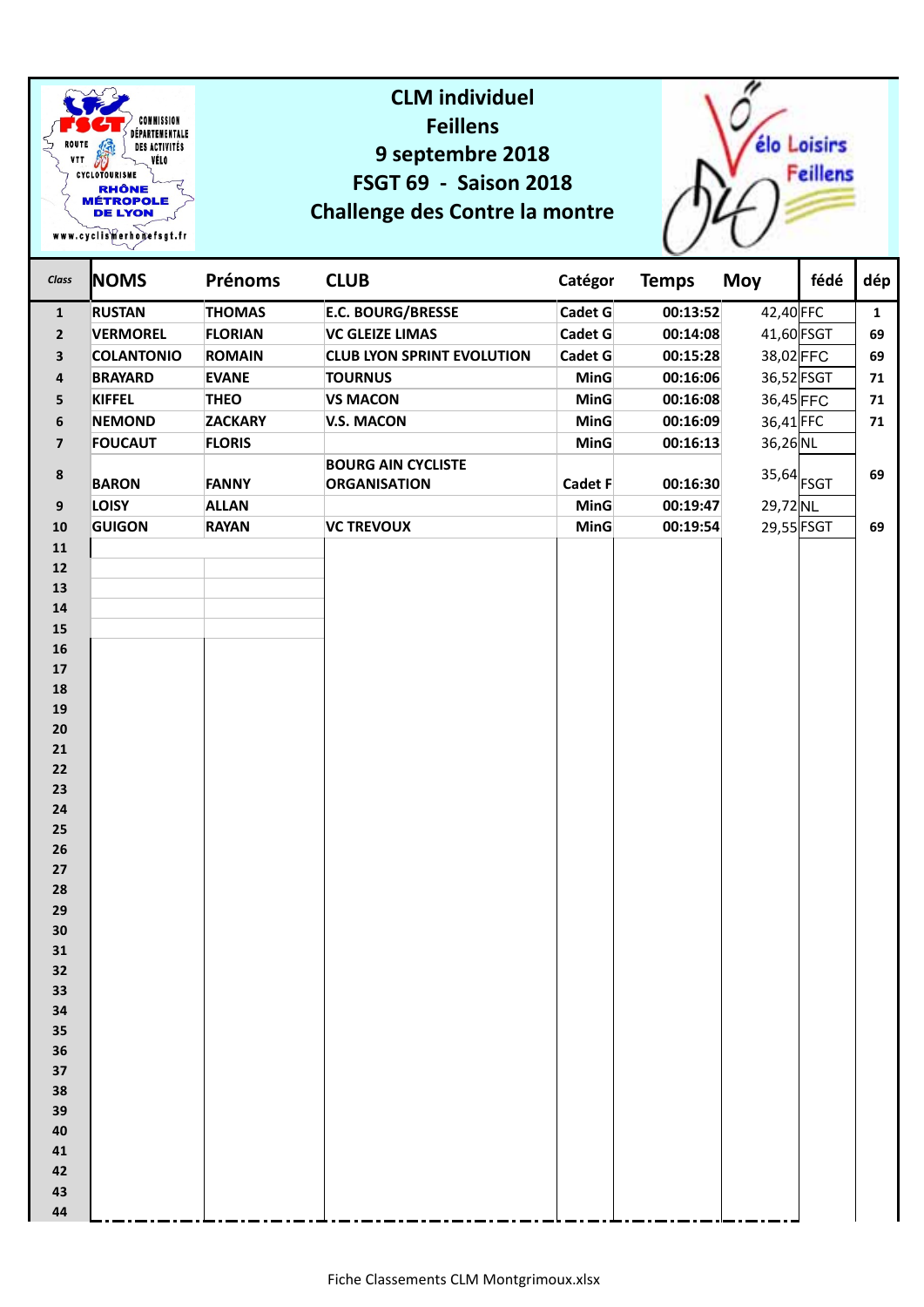| $\bf 45$      |  |  |  |  |
|---------------|--|--|--|--|
| $\bf 46$      |  |  |  |  |
| $\bf 47$      |  |  |  |  |
| 48            |  |  |  |  |
| 49            |  |  |  |  |
| 50            |  |  |  |  |
| 51            |  |  |  |  |
| 52            |  |  |  |  |
| 53            |  |  |  |  |
| 54            |  |  |  |  |
| 55            |  |  |  |  |
| 56            |  |  |  |  |
| 57            |  |  |  |  |
| 58            |  |  |  |  |
| 59            |  |  |  |  |
| 60            |  |  |  |  |
| 61            |  |  |  |  |
| ${\bf 62}$    |  |  |  |  |
| 63            |  |  |  |  |
| ${\bf 64}$    |  |  |  |  |
| 65            |  |  |  |  |
| 66            |  |  |  |  |
| ${\bf 67}$    |  |  |  |  |
|               |  |  |  |  |
| 68            |  |  |  |  |
| 69            |  |  |  |  |
| ${\bf 70}$    |  |  |  |  |
| $\mathbf{71}$ |  |  |  |  |
| $\mathbf{72}$ |  |  |  |  |
| 73            |  |  |  |  |
| $74$          |  |  |  |  |
| $75\,$        |  |  |  |  |
| ${\bf 76}$    |  |  |  |  |
| $\mathbf{77}$ |  |  |  |  |
| ${\bf 78}$    |  |  |  |  |
| 79            |  |  |  |  |
| 80            |  |  |  |  |
| 81            |  |  |  |  |
| 82            |  |  |  |  |
| 83            |  |  |  |  |
| 84            |  |  |  |  |
| 85            |  |  |  |  |
| 86            |  |  |  |  |
| 87            |  |  |  |  |
| 88            |  |  |  |  |
| 89            |  |  |  |  |
| $90\,$        |  |  |  |  |
| 91            |  |  |  |  |
| 92            |  |  |  |  |
| 93            |  |  |  |  |
| 94            |  |  |  |  |
| 95            |  |  |  |  |
| 96            |  |  |  |  |
| 97            |  |  |  |  |
| 98            |  |  |  |  |
| 99            |  |  |  |  |
| ${\bf 100}$   |  |  |  |  |
| 101           |  |  |  |  |
| 102           |  |  |  |  |
| 103           |  |  |  |  |
| ${\bf 104}$   |  |  |  |  |
|               |  |  |  |  |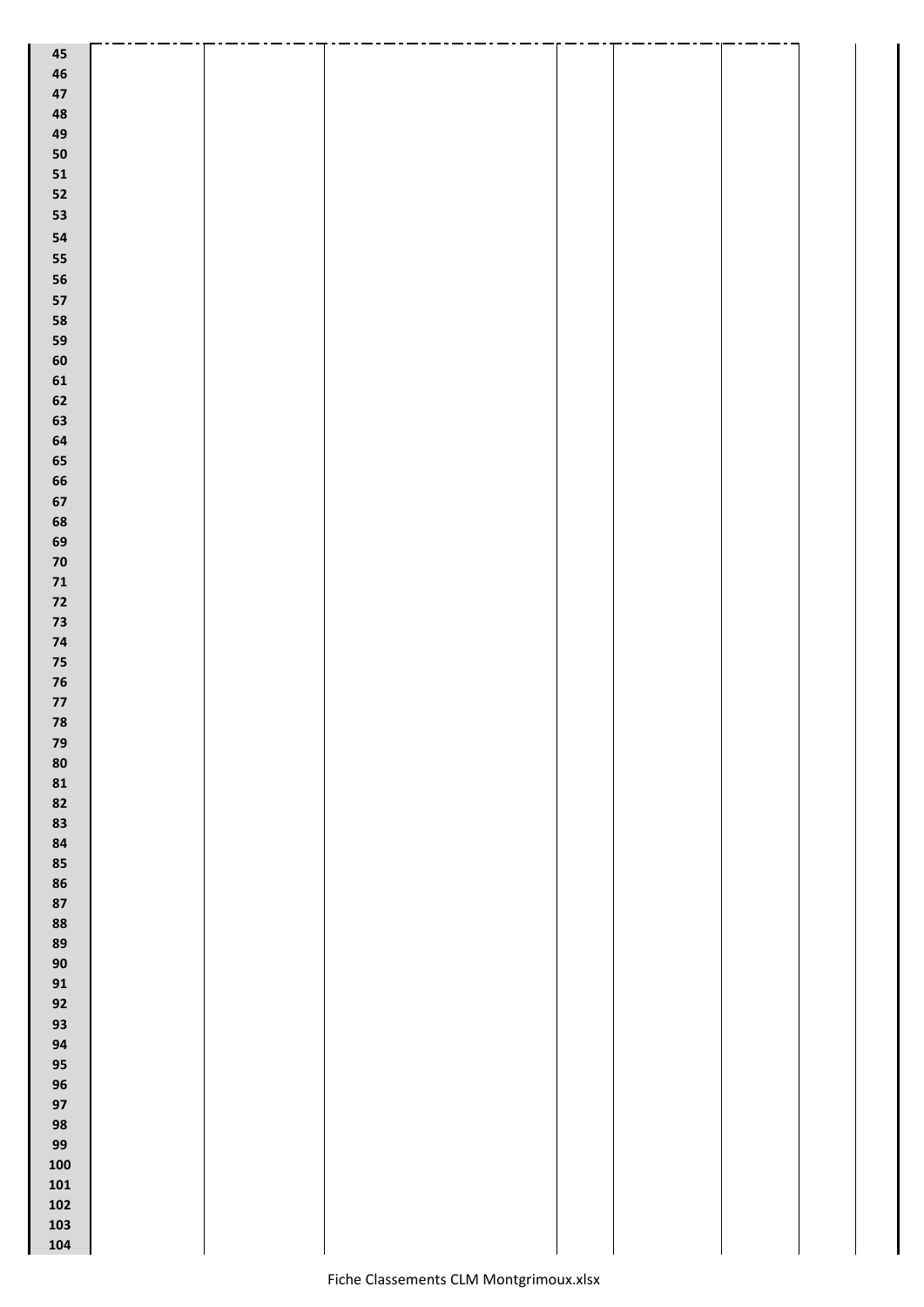| ${\bf 105}$ |  |  |  |  |
|-------------|--|--|--|--|
| ${\bf 106}$ |  |  |  |  |
| 107         |  |  |  |  |
| 108         |  |  |  |  |
| 109         |  |  |  |  |
| 110         |  |  |  |  |
| 111         |  |  |  |  |
| 112         |  |  |  |  |
| 113         |  |  |  |  |
| 114         |  |  |  |  |
| ${\bf 115}$ |  |  |  |  |
| ${\bf 116}$ |  |  |  |  |
| 117         |  |  |  |  |
| ${\bf 118}$ |  |  |  |  |
| 119         |  |  |  |  |
| 120         |  |  |  |  |
| 121         |  |  |  |  |
| 122         |  |  |  |  |
| 123         |  |  |  |  |
| 124         |  |  |  |  |
| 125         |  |  |  |  |
| 126         |  |  |  |  |
| 127         |  |  |  |  |
| 128         |  |  |  |  |
| 129         |  |  |  |  |
| 130         |  |  |  |  |
| 131         |  |  |  |  |
| 132         |  |  |  |  |
| 133         |  |  |  |  |
| 134         |  |  |  |  |
| 135         |  |  |  |  |
| 136         |  |  |  |  |
| 137         |  |  |  |  |
| 138         |  |  |  |  |
|             |  |  |  |  |
| 139<br>140  |  |  |  |  |
| 141         |  |  |  |  |
|             |  |  |  |  |
| 142         |  |  |  |  |
| $143$       |  |  |  |  |
| $144$       |  |  |  |  |
| 145         |  |  |  |  |
| 146         |  |  |  |  |
| $147$       |  |  |  |  |
| 148         |  |  |  |  |
| 149         |  |  |  |  |
| 150         |  |  |  |  |
|             |  |  |  |  |
|             |  |  |  |  |
|             |  |  |  |  |
|             |  |  |  |  |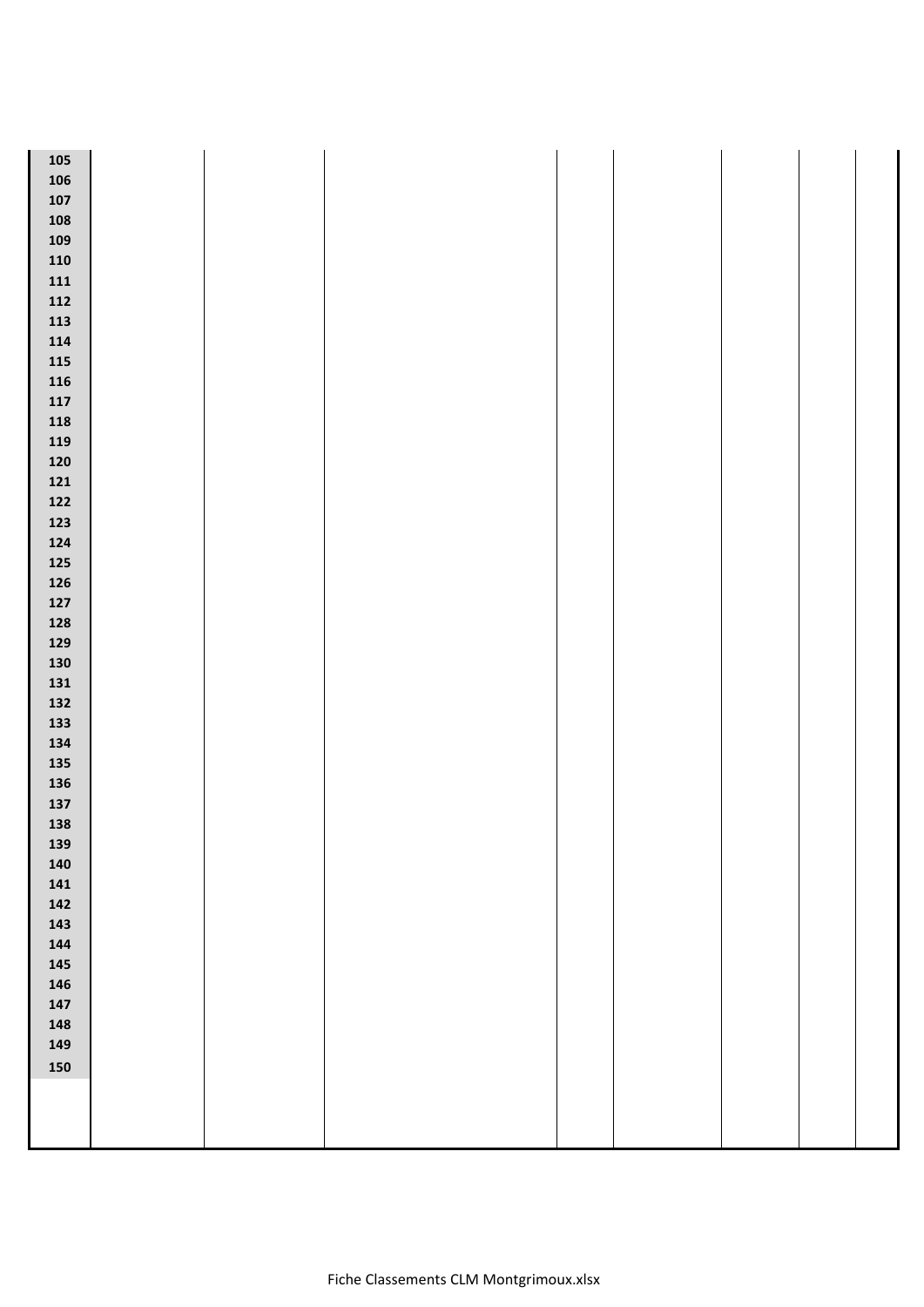

|                | Class NOMS        | <b>Prénoms</b>     | <b>CLUB</b>                                       | Catégorie                                 | Temps Moy   fédé   dép  |             |    |
|----------------|-------------------|--------------------|---------------------------------------------------|-------------------------------------------|-------------------------|-------------|----|
| $\mathbf{1}$   | <b>JOUFFROY</b>   | <b>STEPHANE</b>    | C. LA TRONCHE VELO SPORT                          | FFC + TRI                                 | $0:25:38$ 45,88         | <b>FFC</b>  |    |
| $\overline{2}$ | ROLAND            | <b>THOMAS</b>      | AS BERTHELOT MERMOZ                               | UFOLEP 1-FSGT 1-2                         | $0:25:55$ 45,38         | <b>FSGT</b> | 69 |
| 3              | FILLON            | <b>JULIEN</b>      | <b>THONON</b>                                     | FFC + TRI                                 | $0:26:08$ 45,00         | <b>FFC</b>  |    |
| 4              | <b>CALLAND</b>    | <b>ROMAIN</b>      |                                                   | FFC + TRI                                 | $0:26:32$ 44,32         | <b>FFC</b>  |    |
| 5              | DIAS DA SILVA     | <b>JOAO</b>        | VC ANNEMASSE                                      | FFC + TRI                                 | 0:26:33   44,29         | <b>FFC</b>  |    |
| 6              | Sie               | <b>SERGE</b>       |                                                   | İNL                                       | $0:27:05$ 43,42         | <b>NL</b>   |    |
| 7              | <b>DIVAY</b>      | <b>JOEL</b>        | <b>TEAM DES DOMBES</b>                            | UFOLEP 1-FSGT 1-2                         | $0:27:07$ 43,37         | <b>FSGT</b> | 69 |
| 8              | <b>CHATELAIS</b>  | <b>GEORGES</b>     | UC TULLINS FURES                                  | UFOLEP 1-FSGT 1-3                         | $0:27:12$ 43,24         | <b>FSGT</b> |    |
| q              | AGUILAR           | <b>ERIC</b>        | VC ANNEMASSE                                      | FFC + TRI                                 | $0:27:22$ 42,97         | <b>FFC</b>  |    |
| 10             | ROUBAUD           | <b>PATRICK</b>     |                                                   | NL                                        | $0:27:44$ 42,40         | <b>NL</b>   |    |
| 11             | <b>FICHEUX</b>    | <b>JEROME</b>      | <b>VELO TEAM DOMBES</b>                           | <b>UFOLEP 2-FSGT 3</b>                    | $0:27:56$ 42,10         | <b>FSGT</b> | 69 |
| 12             | <b>PIROUX</b>     | <b>SERGE</b>       | VC LA POMME MARSEILLE                             | FFC + TRI                                 | $0:28:01$ 41,98         | <b>FFC</b>  |    |
| 13             | LONGO             | <b>JEANNIE</b>     | RO Sanaryenne                                     | <b>FEMININES</b>                          | $0:28:12$ 41,70         | <b>FFC</b>  |    |
| 14             | BALLUFFIER        | JEAN LUC           | SKI CLUB FSGT 74                                  | <b>UFOLEP 2-FSGT 3</b>                    | $0:28:17$ 41,58         | <b>FSGT</b> | 74 |
| 15             | <b>COLANTONIO</b> | DANIEL             | <b>EC DUQUESNE OULLINS</b>                        | UFOLEP 1-FSGT 1-2                         | $0:28:17$ 41,58         | <b>FSGT</b> | 69 |
| 16             | DUVAL             | <b>ARNAUD</b>      | ECO VILLEurbanne                                  | <b>UFOLEP 2-FSGT 3</b>                    | $0:28:19$ 41,53         | <b>FSGT</b> | 69 |
| 17             | <b>BROE</b>       | <b>PASCAL</b>      | <b>ASL CROTTET</b>                                | UFOLEP3 - FSGT 4                          | $0:28:26$ 41,36         | <b>FSGT</b> | 69 |
| 18             | BERTRAND          | <b>JEAN PAUL</b>   | CYCLO TEAM 69                                     | <b>UFOLEP 2-FSGT 3</b>                    | $0:28:26$ 41,36         | <b>FSGT</b> | 69 |
| 19             | <b>SEON</b>       | <b>DAMIEN</b>      | <b>CYCLOTOURISME BEAUJOLAIS</b>                   | UFOLEP 1-FSGT 1-2                         | $0:28:29$ 41,29         | <b>FSGT</b> | 69 |
| 20             | MOLTO             | <b>STEPHANE</b>    | <b>VC VAULX EN VELIN</b>                          | <b>UFOLEP 2-FSGT 3</b>                    | $0:28:29$ 41,29         | <b>FSGT</b> | 69 |
| 21             | <b>PHILIPPE</b>   | <b>FRANCOIS</b>    | <b>VC MAX BAREL</b>                               | UFOLEP 1-FSGT 1-2                         | $0:28:31$ 41,24         | <b>FSGT</b> | 69 |
| 22             | JANIN             | <b>SEBASTIEN</b>   | BAC                                               | UFOLEP 1-FSGT 1-3                         | 0:28:33   41,19         | <b>FSGT</b> |    |
| 23             | BERAUD            | <b>RICHARD</b>     | CYCLO TEAM 69                                     | <b>UFOLEP 2-FSGT 3</b>                    | $0:28:35$ 41,14         | <b>FSGT</b> | 69 |
| 24             | <b>VICENTE</b>    | <b>DAVID</b>       | <b>VIRIAT TEAM</b>                                | UFOLEP 1-FSGT 1-2                         | $0:28:43$ 40,95         | <b>FSGT</b> | 69 |
| 25             | <b>CELERAULT</b>  | <b>ADRIEN</b>      | <b>TEAM DES DOMBES</b>                            | UFOLEP 1-FSGT 1-3                         | $0:28:44$ 40,93         | <b>FSGT</b> | 69 |
| 26             | BARON             | <b>ARNAUD</b>      | BOURG AIN CYCLISTE ORGANISATION UFOLEP 1-FSGT 1-4 |                                           | $0:28:48$ 40,83         | <b>FSGT</b> | 69 |
| 27             | MARTEL            | <b>JEREMIE</b>     | <b>TEAM SPORT CHALLENGE</b>                       | <b>UFOLEP 2-FSGT 3</b>                    | $0:28:50$ 40,79         | <b>FSGT</b> | 69 |
| 28             | PEDRO             | <b>DUARTE</b>      | <b>TEAM DES DOMBES</b>                            | UFOLEP 2-FSGT 3                           | $0:28:50$ 40,79         | <b>FSGT</b> | 69 |
| 29             | <b>FOUCAUT</b>    | <b>GUILLAUME</b>   | VC GLEIZE LIMAS                                   | UFOLEP 1-FSGT 1-2                         | $0:28:52$ 40,74         | <b>FSGT</b> | 69 |
| 30             | FAVRE             | PHILIPPE           | <b>TEAM SPORT CHALLENGE</b>                       | UFOLEP3 - FSGT 4                          | $0:28:54$ 40,69 FSGT    |             | 69 |
|                | 31 BALLAND        |                    | DOMINIQUE   EC DUQUESNE OULLINS                   | UFOLEP 2-FSGT 3                           | $0:28:54$ 40,69 FSGT 69 |             |    |
|                | 32 BAREAULT       | <b>MATHIAS</b>     | <b>FLACEE</b>                                     | UFOLEP 2-FSGT 3                           | $0:28:54$ 40,69 FSGT    |             | 71 |
|                | 33 BAILLY         | <b>DIDIER</b>      | VC CORBAS                                         | UFOLEP3 - FSGT 4                          | 0:28:55   40,67   FSGT  |             | 69 |
|                | 34 GANDREY        | CARL               | BAC                                               | FFC + TRI                                 | $0:29:02$ 40,51         | <b>FFC</b>  |    |
|                | 35 OLMOS          | <b>JOSE</b>        | <b>VC CORBAS</b>                                  | UFOLEP 4 - FSGT 5et (0:29:13 40,25   FSGT |                         |             | 69 |
|                | 36 JUILLARD       | <b>JACQUES</b>     | VC DRUILLAT                                       | UFOLEP 4 - FSGT 5et (0:29:14 40,23   FSGT |                         |             | 69 |
|                | 37 PATRU          | <b>PATRICK</b>     | <b>REPLONGES</b>                                  | UFOLEP3 - FSGT 4                          | $0:29:16$ 40,18 FSGT    |             | 69 |
|                | 38 CIPRELLI       | PATRICE            | RO Sanaryenne                                     | FFC + TRI                                 | $0:29:17$ 40,16 FFC     |             |    |
|                | 39 CARVALHO       | AUGUSTE            | ROUE SPORTIVE MEXIMIEUX                           | UFOLEP 2-FSGT 3                           | $0:29:17$ 40,16   FSGT  |             | 69 |
| 40             | <b>MARTINS</b>    | <b>JOSE</b>        | <b>EC FLACEENNE MACON</b>                         | UFOLEP 2-FSGT 3                           | $0:29:21$ 40,07   FSGT  |             | 71 |
|                | 41 HUOT           | <b>VINCENT</b>     | <b>ASPTT CHALON</b>                               | UFOLEP 1-FSGT 1-2                         | $0:29:22$ 40,05   FSGT  |             | 71 |
|                | 42 CHAPUIS        | <b>JEAN PIERRE</b> | <b>VC BRIGNAIS</b>                                | <b>SUPER ANCIENS</b>                      | $0:29:27$ 39,93 FSGT    |             | 69 |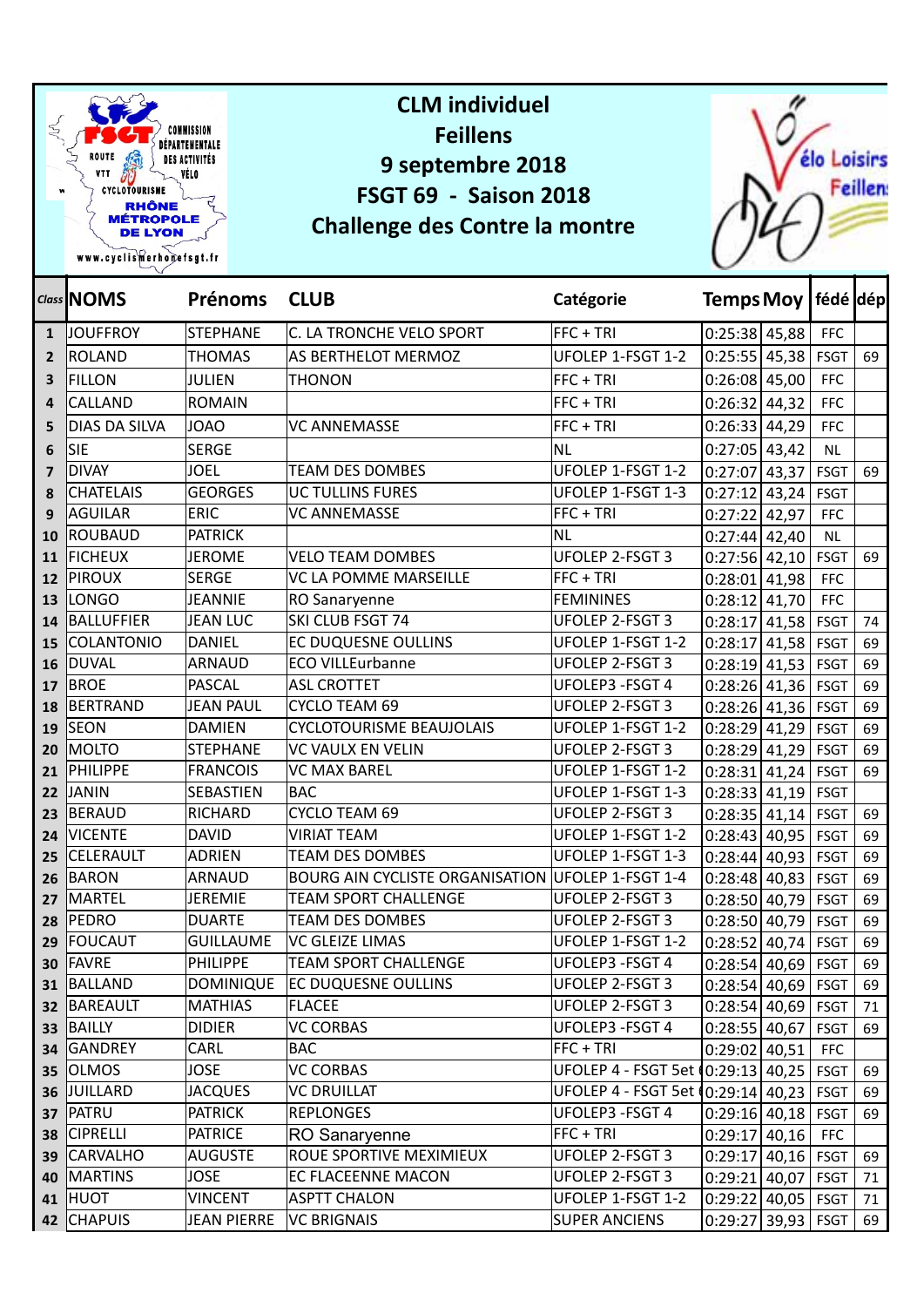| 43       | <b>LAMBERT</b>       | <b>CEDRIC</b>            | <b>EC OULLINS</b>                                   | UFOLEP 2-FSGT 3                            | $0:29:34$ 39,77 FSGT   |             | 69       |
|----------|----------------------|--------------------------|-----------------------------------------------------|--------------------------------------------|------------------------|-------------|----------|
| 44       | <b>HOFFELINCK</b>    | <b>ROBERT</b>            | <b>ES JONAGE CYCLO</b>                              | <b>SUPER ANCIENS</b>                       | $0:29:35$ 39,75        | <b>FSGT</b> | 69       |
| 45       | HOLSENBURGER FRANCIS |                          | VC DRUILLAT                                         | UFOLEP3 - FSGT 4                           | $0:29:41$ 39,62        | <b>FSGT</b> | 69       |
| 46       | <b>CIOCIOLA</b>      | <b>ANTONIO</b>           | CYCLO TEAM 69                                       | UFOLEP3 - FSGT 4                           | $0:29:42$ 39,60        | <b>FSGT</b> | 69       |
| 47       | <b>SUBRIN</b>        | <b>YVAN</b>              | <b>VC FRANVHEVILLE</b>                              | <b>UFOLEP 2-FSGT 3</b>                     | $0:29:44$ 39,55        | <b>FSGT</b> | 69       |
| 48       | TEREFENKO            | <b>ERIC</b>              | <b>COMITE RHONE ALPES</b>                           | <b>FFC + TRI</b>                           | $0:29:47$ 39,49        | <b>FFC</b>  |          |
| 49       | <b>MICHOT</b>        | <b>DENIS</b>             | PRODIALOG D. DEREPAS                                | <b>SUPER ANCIENS</b>                       | $0:29:51$ 39,40        | <b>FFC</b>  |          |
| 50       | <b>CHOFFEZ</b>       | <b>PASCAL</b>            | EC PIERRE BENITE SAINT GENIS LAVAL UFOLEP3 - FSGT 4 |                                            | $0:29:51$ 39,40        | <b>FSGT</b> | 69       |
| 51       | <b>BORNEAT</b>       | <b>PATRICK</b>           | <b>VC DRUILLAT</b>                                  | UFOLEP3 -FSGT 5                            | $0:29:56$ 39,29        | <b>FSGT</b> | 69       |
| 52       | <b>TARDY</b>         | <b>JEROME</b>            | VELO TEAM VIENNE                                    | UFOLEP3 - FSGT 5                           | $0:30:04$ 39,11        | FSGT        | 69       |
| 53       | BERRY                | <b>CLEMENT</b>           | <b>TRI MACON</b>                                    | $FFC + TRI$                                | 0:30:06 39,07 riathlon |             |          |
| 54       | <b>DELPORTE</b>      | <b>JACQUES</b>           | <b>ASL CROTTET</b>                                  | UFOLEP3 - FSGT 4                           | $0:30:10$ 38,98 FSGT   |             | 69       |
| 55       | <b>GAUTHIER</b>      | PIERRE ALAIN VC BRIGNAIS |                                                     | UFOLEP3 - FSGT 4                           | $0:30:10$ 38,98        | <b>FSGT</b> | 69       |
| 56       | <b>CROYNAR</b>       | <b>HERVE</b>             |                                                     | NL.                                        | $0:30:13$ 38,92        | <b>NL</b>   |          |
| 57       | <b>BOSC</b>          | <b>RICHARD</b>           | VELO SPORT JONCY                                    | UFOLEP3 - FSGT 4                           | $0:30:15$ 38,88        | FSGT        | 71       |
| 58       | DENURRA              | LOUIS                    | <b>VC BRIGNAIS</b>                                  | UFOLEP3 - FSGT 4                           | $0:30:16$ 38,85        | <b>FSGT</b> | 69       |
| 59       | <b>LAVET</b>         | <b>JEAN LUC</b>          | <b>EC DUQUESNE OULLINS</b>                          | UFOLEP 2-FSGT 3                            | $0:30:17$ 38,83        | <b>FSGT</b> | 69       |
| 60       | <b>BES</b>           | <b>FREDERIC</b>          | <b>ASL CROTTET</b>                                  | UFOLEP3 - FSGT 4                           | $0:30:18$ 38,81        | <b>FSGT</b> | 69       |
| 61       | BELLUT               | <b>MAXIME</b>            | <b>VELO GRIFFON MEYZIEU</b>                         | UFOLEP3 - FSGT 4                           | $0:30:18$ 38,81        | <b>FSGT</b> | 69       |
| 62       | <b>BELLEVILLE</b>    | <b>LAURENT</b>           | <b>ES SEYNOD CYCLISME</b>                           | $FFC + TRI$                                | $0:30:19$ 38,79        | <b>FFC</b>  |          |
| 63       | VIOLANO              | <b>JEAN PAUL</b>         | VC CORBAS                                           | UFOLEP 4 - FSGT 5et (0:30:20 38,77         |                        | <b>FSGT</b> | 69       |
| 64       | DECERTAINES          | <b>GAETAN</b>            | <b>FLACEE</b>                                       | <b>UFOLEP 2-FSGT 3</b>                     | $0:30:20$ 38,77        | <b>FSGT</b> | 69       |
| 65       | <b>GENTY</b>         | PIERRE                   | <b>REPLONGES</b>                                    | UFOLEP3 - FSGT 4                           | $0:30:24$ 38,68        | <b>FSGT</b> | 69       |
| 66       | <b>FEREY</b>         | <b>JOCELYN</b>           | VC VAULX EN VELIN                                   | UFOLEP3 - FSGT 4                           | $0:30:26$ 38,64        | <b>FSGT</b> | 69       |
| 67       | <b>ROSELLO</b>       | <b>FREDERIC</b>          | <b>VC CORBAS</b>                                    | FFC + TRI                                  | $0:30:27$ 38,62        | <b>FFC</b>  |          |
| 68       | <b>BOUCHARD</b>      | <b>THOMAS</b>            | <b>ANNECY CYCLIME COMPETITION</b>                   | $FFC + TRI$                                | $0:30:29$ 38,58        | <b>FFC</b>  |          |
| 69       | SAPPEY               | <b>CAROLE</b>            | CC ST JUST                                          | <b>FEMININES</b>                           | $0:30:34$ 38,47        | <b>FFC</b>  |          |
| 70       | <b>CAUTY</b>         | <b>FRANCK</b>            | <b>CROTTET</b>                                      | UFOLEP3 - FSGT 4                           | $0:30:43$ 38,29        | <b>FSGT</b> | 69       |
| 71       | <b>TEIXEIRA</b>      | <b>MANUEL</b>            | <b>REPLONGES</b>                                    | UFOLEP3 - FSGT 4                           | $0:30:53$ 38,08        | <b>FSGT</b> | 69       |
| 72       | Duby                 | Patrick                  | Replonges                                           | UFOLEP3 - FSGT 4                           | $0:31:02$ 37,89        | <b>FSGT</b> | 69       |
| 73       | <b>FROMENT</b>       | <b>MICKAEL</b>           | <b>VC VILLEFRANCHE</b>                              | FFC + TRI                                  | $0:31:13$ 37,67        | <b>FFC</b>  |          |
| 74       | <b>COULAS</b>        | <b>LOIC</b>              |                                                     | NL                                         | $0:31:14$ 37,65        | <b>NL</b>   |          |
|          | 75 FREMY             | <b>THIERRY</b>           | ROUE SPORTIVE MEXIMIEUX                             | UFOLEP 4 - FSGT 5et (0:31:23 37,47 FSGT 69 |                        |             |          |
|          | 76 GRIMAND           | <b>OLIVIER</b>           | ROUE SPORTIVE MEXIMIEUX                             | UFOLEP3 -FSGT 4                            | $0:31:34$ 37,25   FSGT |             | 69       |
|          | $77$ ROSA            | <b>JOSE</b>              | ROUE SPORTIVE MEXIMIEUX                             | UFOLEP3 - FSGT 4                           | $0:31:43$ 37,08   FSGT |             | 69       |
| 78       | <b>DA SILVA</b>      | MANUEL                   | AC BUELLAS                                          | UFOLEP 2-FSGT 3                            | $0:31:48$ 36,98 FSGT   |             | 69       |
|          | 79 SIMEONE           | <b>FRANCK</b>            |                                                     | NL.                                        |                        | <b>NL</b>   |          |
|          | <b>SPECTY</b>        | <b>DAVID</b>             | <b>CLUB OMNISPORTS BELLE ETOILE</b>                 | UFOLEP 4 - FSGT 5et (0:32:06 36,64         | $0:31:55$ 36,85        | <b>FSGT</b> |          |
| 80<br>81 | <b>VAZ</b>           | <b>MARIO</b>             | <b>REPLONGES</b>                                    | UFOLEP3 - FSGT 4                           | $0:32:14$ 36,48 FSGT   |             | 69<br>69 |
| 82       | <b>LANDRE</b>        | PIERRE                   | <b>AC BUELLAS</b>                                   | <b>SUPER ANCIENS</b>                       | $0:32:16$ 36,45        | <b>FSGT</b> | 69       |
| 83       | <b>LACROIX</b>       | <b>GERARD</b>            | <b>AC BUELLAS</b>                                   | UFOLEP 4 - FSGT 5et (0:32:18 36,41         |                        | <b>FSGT</b> | 69       |
| 84       | <b>GOIREAU</b>       | <b>NICOLAS</b>           |                                                     | NL                                         | $0:32:35$ 36,09        | NL          |          |
| 85       | PAUCHARD             | <b>DAVID</b>             | <b>REPLONGES</b>                                    | UFOLEP 4 - FSGT 5et (0:32:48 35,85         |                        | <b>FSGT</b> | 69       |
|          | 86 JEAMBENOIT        | MONIQUE                  | <b>AC BUELLAS</b>                                   | <b>FEMININES</b>                           | $0:32:50$ 35,82        | <b>FSGT</b> | 69       |
| 87       | <b>GENONCEAU</b>     | <b>CHRISTIAN</b>         | AC BUELLAS                                          | UFOLEP 4 - FSGT 5et (0:32:57 35,69         |                        | <b>FSGT</b> | 69       |
| 88       | <b>HENRY</b>         | <b>SEVERINE</b>          | VIRIAT TEAM                                         | <b>FEMININES</b>                           | $0:33:00$ 35,64        | <b>FSGT</b> | 69       |
| 89       | <b>CHAMOUTON</b>     | ADRIEN                   |                                                     | NL.                                        | $0:33:05$ 35,55        | <b>NL</b>   |          |
| 90       | <b>CORTESE</b>       | <b>GILLES</b>            |                                                     | NL.                                        | $0:33:11$ 35,44        | NL          |          |
| 91       | <b>SEON</b>          | <b>GILLES</b>            | CYCLOTOURISME BEAUJOLAIS                            | UFOLEP 4 - FSGT 5et (0:33:14 35,39         |                        | FSGT        | 69       |
| 92       | KIFFEL               | <b>SERGE</b>             |                                                     | INL                                        | $0:33:29$ 35,12        | <b>NL</b>   |          |
|          | 93 BARDAY            | <b>GUY</b>               | V.L.FEILLENS                                        | UFOLEP 4 - FSGT 5et (0:33:39  34,95        |                        | FSGT        | 69       |
|          | 94 BOUYSSONIE        | <b>THIERRY</b>           | <b>TEAM DES DOMBES</b>                              | UFOLEP 4 - FSGT 5et (0:33:56 34,66         |                        | <b>FSGT</b> | 69       |
| 95       | <b>GAUTHIER</b>      | <b>FREDERIC</b>          | V.C.SPORT JONCY                                     | UFOLEP 4 - FSGT 5et (0:33:57 34,64         |                        | <b>FSGT</b> | 69       |
|          |                      |                          |                                                     |                                            |                        |             |          |